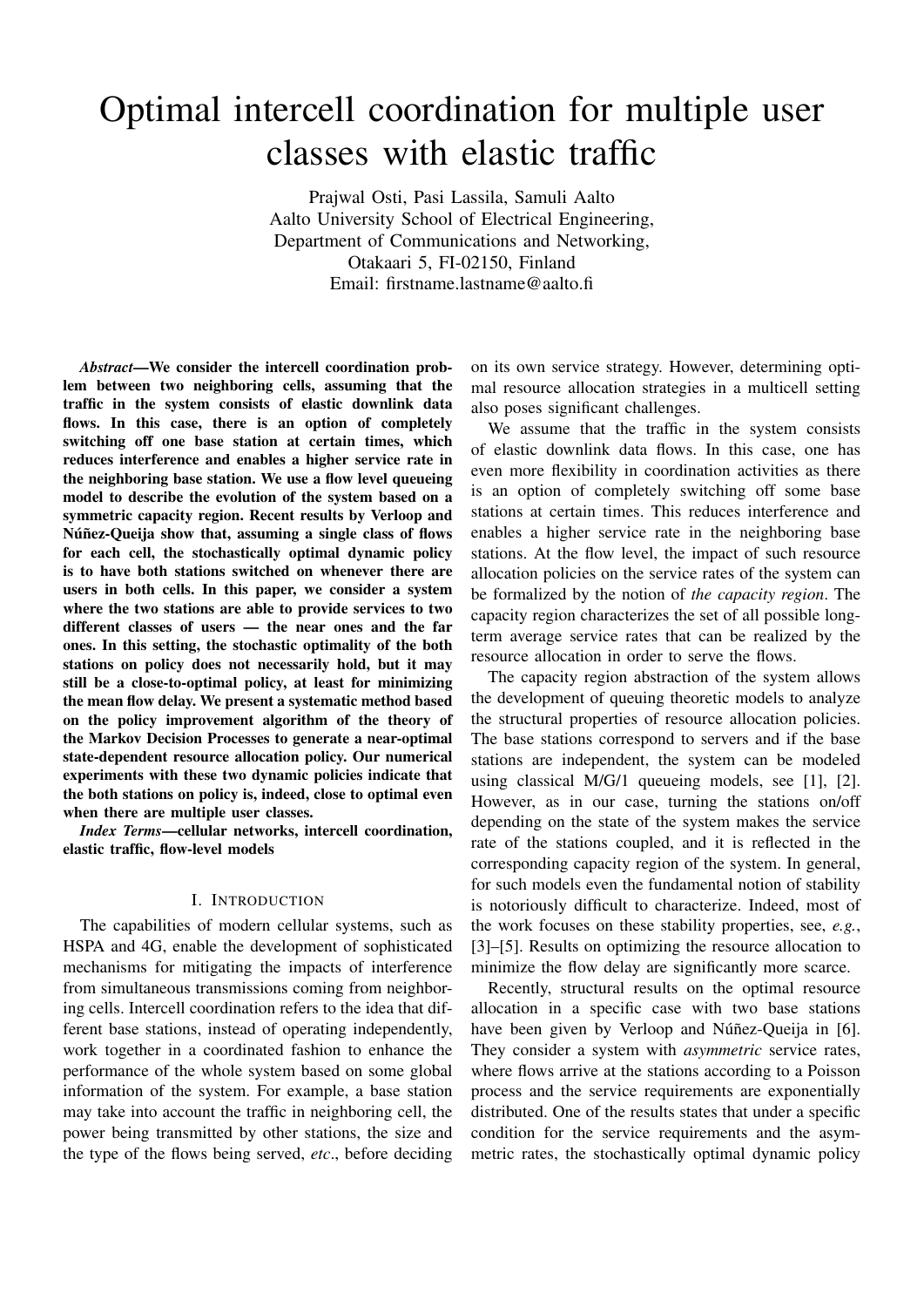is to have both stations switched on whenever there are users in both cells. We also study the same system with two interfering base stations under the assumption of a *symmetric* capacity region and symmetric service requirements. More specifically, when only one station is on it serves at a rate  $c_0$  (the same for both stations) and if they are both on, they both serve at a rate  $c_1 < c_0$ . Moreover, we focus on the so-called *low interference* case that is characterized by the assumption that  $c_0 < 2c_1$ . Under this assumption, the both stations on policy maximizes jointly the speed at which the system operates and the rate at which flows complete. Thus, the stochastic optimality of the both stations on policy is intuitively quite easy to understand.

In this paper, we extend the idea of [6] and consider a system where the two stations are able to provide services to two different classes of users — the near ones and the far ones. We model these user types by different classes of a multi-class processor sharing system so that the far off users are able to achieve only a fixed fraction of the service rate of the near users. In this setting, the stochastic optimality of the both stations on policy does not necessarily hold. For example, consider a situation where in one cell there are only near users and in the other one only far off users. Then, with a suitable choice of parameters, the both stations on policy no longer jointly maximizes the speed at which the system operates and the rate at which flows complete.

The both stations on policy may still be a close-tooptimal policy, at least for minimizing the mean flow delay, and our objective is to gain insight into if this is the case. To this end, the theory of Markov Decision Processes and the policy improvement algorithm is used to determine an improved dynamic policy after the first iteration step when starting from the optimal static policy. Typically, after the first iteration, the resulting policy is already close to optimal. Comparing then this improved dynamic policy to the both stations on policy yields an indication of how close the both stations on policy is to the optimal one. For the construction of the improved dynamic policy, we utilize the results given by Leino and Virtamo in [7]. It turns out that this policy is characterized by linear switching curves in the fourdimensional state space.

In our numerical experiments, we compare the performance of the both stations on policy and the improved dynamic policy to the optimal static policy by means of simulations. The results provide clear evidence of the near-optimality of the both stations on policy, at least in the mean value sense. When the load is symmetric, the both stations on policy is better than the optimal static policy by an almost constant factor as the load is

uniformly increased, and also outperforms consistently the improved dynamic policy. In the extreme case with only near users in one cell and far off users in the other, we can force the system to a situation where the both stations on policy may suffer, as discussed earlier. However, even in this case the both stations on policy yields virtually identical performance to the improved dynamic policy at lower loads and at higher loads the both stations on policy actually becomes better.

The rest of the paper is organized as follows. In Section II, we describe in detail the model used. The optimal static policy is derived in Section III. This is then followed by Section IV, where the Markov Decision Process framework is given and the improved dynamic policy is constructed. Numerical results are given and discussed in Section V. Finally, conclusions are presented in Section VI.

## II. SYSTEM MODEL AND PROBLEM FORMULATION

Consider a two-cell system in which each cell and the base station in it are indexed by the elements of  $\mathcal{I} = \{1, 2\}$  and let  $i \in \mathcal{I}$  unless otherwise stated. Each base station can operate at the maximum rate of  $c_0$ (bits/sec) when the other base station is turned off. When both stations are switched on, each station is capable of operating at maximum rate of  $c_1$  (bits/sec), where  $c_1 < c_0$  due to interference between the two cells. In addition, we assume that  $c_0 < 2c_1$ , which is referred to as the low interference case.

By means of time sharing, any rate pair  $r = (r_1, r_2) \in$  $C = Conv\{(0,0), (c_0, 0), (0, c_0), (c_1, c_1)\}\)$  can be allocated to the two base stations in the long run, where Conv  $A$  is the convex hull of the elements of  $A$ . The capacity region  $\mathcal C$  is clearly the intersection of the following half planes (as illustrated in Figure 1):

$$
r_1 \ge 0 \tag{1}
$$

$$
r_2 \ge 0 \tag{2}
$$

$$
r_2 \le c_0 - \frac{c_0 - c_1}{c_1} r_1 \tag{3}
$$

$$
r_2 \le \frac{c_1}{c_0 - c_1} (c_0 - r_1). \tag{4}
$$

In each cell, we have two classes of users, the *near users* and the *far off users*. Due to the path loss effects, the far off users can get only a fraction of the data rate that the near users get. More specifically, if a base station can serve the near users at the rate  $r$ , then it can give a data rate of only  $kr$ ,  $k$  < 1, to the far off users. For each cell  $i$ , we assume that the near users arrive at rate  $\lambda_{i1}$  and the far off users at rate  $\lambda_{i2}$ . Traffic consists of elastic flows (such as TCP file transfers) downloaded by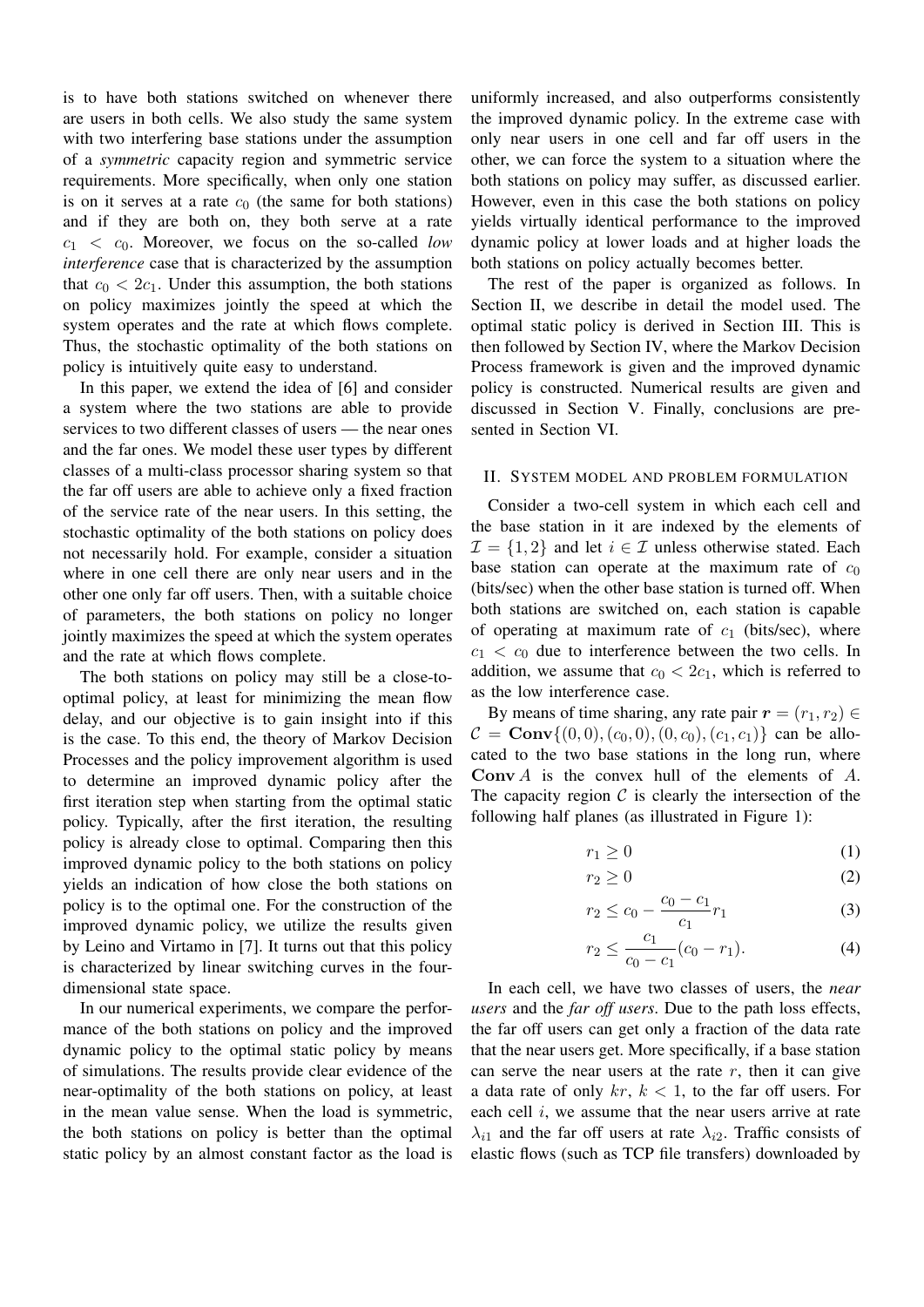

Fig. 1: Capacity region C when  $c_0 < 2c_1$ 

the users (one flow per user). The arrivals are assumed to be from independent Poisson processes. In addition, we assume that the flow sizes are exponentially distributed with mean  $\mathbf{E}[X] = \overline{X}$  (bits). Each base station shares its transmission time fairly among the users it is serving, working as a two-class *processor-sharing* (PS) system.

Let  $x = (x_1, x_2)$  denote the number of users present in Cell 1 and  $y = (y_1, y_2)$  denote the number of users present in Cell 2. In both cases, the first element of the vector represents the number of the near users while the second element represents the number of the far off users in the cell. We are interested in state-dependent *resource allocation policies*  $\pi \in \Pi$  described by the allocation function  $\pi(x, y) \in C$ . An example is the *Both Stations On* policy, which keeps both stations on whenever they are non-empty, defined by

$$
\pi(\boldsymbol{x}, \boldsymbol{y}) = \begin{cases}\n(c_1, c_1), & \text{for } \boldsymbol{x} \neq (0, 0) \text{ and } \boldsymbol{y} \neq (0, 0); \\
(c_0, 0), & \text{for } \boldsymbol{y} = (0, 0); \\
(0, c_0), & \text{for } \boldsymbol{x} = (0, 0).\n\end{cases}
$$

In [6], the Both Stations On policy is shown to be (i) maximally stable and (ii) even stochastically optimal (minimizing the total number of users in the two cells in stochastic sense) under the assumption that there is only one class per station. As speculated in Introduction, it is no longer clear how optimal the Both Stations On policy is in our case with two classes per cell. Below in Sections III and IV, we present a systematic method based on the policy improvement algorithm of the theory of the Markov Decision Processes that can be used to generate a near-optimal state-dependent resource allocation policy, which we will call the *Improved Dynamic* policy. The two policies are finally compared in

Section V.

# III. OPTIMAL STATIC POLICY

In this section we consider *static policies* under which the system is operated with a *fixed* rate pair  $r =$  $(r_1, r_2) \in \mathcal{C}$  (independently of the state of the system). We derive the *Optimal Static* policy  $r^*$  that minimizes the total average number of users in the system (as well as the mean flow delay due to Little's formula).

Since the service rate allocations for the two stations are fixed with a static policy, each station can be modelled as an independent M/G/1-PS queue. The traffic intensity in station i is  $\rho_i \triangleq \frac{\lambda_{i1} \bar{X}}{r_i}$  $\frac{{}_{i1}\bar{X}}{r_{i}}+\frac{\lambda_{i2}\bar{X}}{kr_{i}}$  $\frac{\lambda_{i2}X}{k r_i}$ , and the average number of users in each station is given by

$$
\mathbf{E}\left[N_i\right] = \frac{\rho_i}{1 - \rho_i}.\tag{5}
$$

The average aggregate number of users in the whole system is then

$$
\mathbf{E}[N] = \mathbf{E}[N_1] + \mathbf{E}[N_2] = \frac{\rho_1}{1 - \rho_1} + \frac{\rho_2}{1 - \rho_2}
$$
(6)  
= 
$$
\frac{\alpha_1}{r_1 - \alpha_1} + \frac{\alpha_2}{r_2 - \alpha_2}
$$
(7)

where  $\alpha_i \triangleq \overline{X}(\lambda_{i1} + \lambda_{i2}/k)$ . These parameters  $\alpha_i$  can be interpreted as the total arrival rates of *bits* at the base station.

For the most efficient use, the rate pair is always taken from the border of the capacity region, *i.e.*,

$$
r_2 = \begin{cases} c_0 - \frac{c_0 - c_1}{c_1} r_1 & \text{if } 0 \le r_1 \le c_1, \\ \frac{c_1}{c_0 - c_1} (c_0 - r_1) & \text{if } c_1 \le r_1 \le c_0. \end{cases}
$$
 (8)

Moreover, the allocated service rates must always keep the system stable, *i.e.*,  $r_i > \alpha_i$  for each  $i \in \{1, 2\}$ .

The optimal static operating policy can be found by minimizing (7) over all the possible points in the capacity region where the system is stable. Without loss of generality, we assume here that the aggregate arrival rate of bits in Cell 2 is greater than that in Cell 1, *i.e.*,  $\alpha_2 \geq \alpha_1$ .

If  $\alpha_2 \geq c_1$ , a portion of the upper boundary region only (and no part of the right boundary region) is a subset of stability region, *i.e.*,  $0 \le r_1 \le c_1$  and

$$
r_2 = c_0 - \frac{c_0 - c_1}{c_1} r_1.
$$
\n(9)

For minimum,  $\frac{d\mathbf{E}[N]}{dr_1} = 0$ , from which it straightforwardly follows that

$$
r_1^* = \frac{\frac{c_1}{c_0 - c_1}(c_0 - \alpha_2)\sqrt{\alpha_1} + \alpha_1\sqrt{\alpha_2 \frac{c_1}{c_0 - c_1}}}{\sqrt{\alpha_1} + \sqrt{\alpha_2 \frac{c_1}{c_0 - c_1}}},\qquad(10)
$$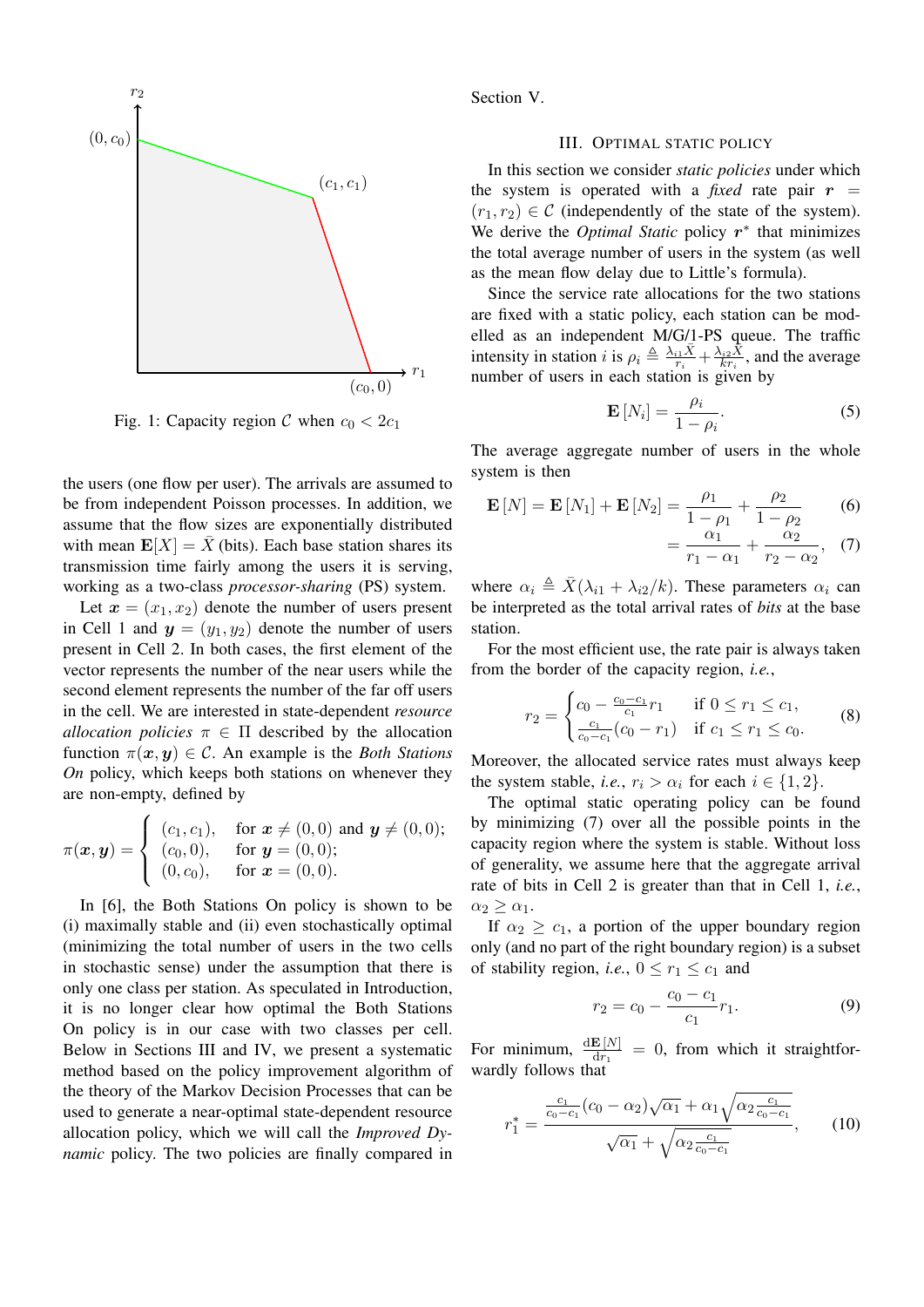where  $r_1^*$  is the value of  $r_1$  that minimizes (6). The corresponding  $r_2^*$  can be calculated from (9).

When  $\alpha_2 < c_1$ , the right boundary of the stability region also has stable rate pairs, and possibly an optimal rate pair. But as the average number of users is an increasing function of  $r_1$  in this region, the optimal value should exist either at the common point of the left and the top boundaries,  $(c_1, c_1)$ , or at the upper boundary which is given by  $(10)$ .

So the optimal static rate pair for the stable arrival rates is determined by the simple procedure highlighted below:

- 1) The optimal  $r_1^*$  and the corresponding  $r_2^*$  are calculated from (10) and (9).
- 2) If  $r_1^* \leq c_1$ , then this is taken as the optimal rate. Otherwise  $(c_1, c_1)$  is the optimal rate.

These optimality results are obtained assuming that the service rate allocations for the two base station are static and that it cannot change as the system evolves. However, one can look for a *dynamic policy* that checks the system at certain instants of time and, depending on the state of the system at that time, assigns a new service rate pair. Such a policy can give better performance than the optimal static policy.

## IV. IMPROVED DYNAMIC POLICY

In this section we apply the *policy improvement* algorithm of the theory of Markov Decision Processes, originally due to Howard [8]. To run the algorithm, we need an initial policy for which we are able to calculate so-called relative values of states. Below in Section IV-A, we apply the results derived by Leino and Virtamo [7] to determine the relative values of states for the optimal static policy. An improved dynamic policy can then be constructed by applying the policy improvement algorithm, as demonstrated in Section IV-B. A similar approach (called First Policy Iteration) has recently been used by Hyytiä *et al.* [9] to find near-optimal size-aware dispatching rules for parallel queueing systems.

## *A. Relative values of states for multi-class PS queues*

Consider a queueing system with one server which is serving  $C$  classes. The jobs for class i arrive according to an independent Poisson process at rate  $\lambda_i$  and have exponentially distributed sizes with mean  $1/\mu_i$ . The traffic load of the *i*-th class,  $\rho_i$ , is defined as  $\rho_i \triangleq \frac{\lambda_i}{\mu_i}$  $\mu_i$ and the traffic intensity of the whole system  $\rho$  defined as  $\rho \triangleq \sum_{i=1}^{C} \rho_i$ . We consider a stable system with  $\rho$  < 1. The server processes the jobs according to the PS discipline. These assumptions imply that the system can be fully described as a Markov process,  $X(t)$ , which takes the values in a C-dimensional state-space  $X \subseteq \mathbb{Z}_+^C$ , where the state  $x = (x_1, \ldots, x_C) \in \mathcal{X}$  represents the number of customers,  $x_i$ , in class i.

Each job in the system generates holding costs with rate 1. Thus, when  $X(t) = x$ , the *instantaneous cost rate*  $r(\boldsymbol{x})$  is equal to  $r(\boldsymbol{x}) = \sum_{i=1}^{C} x_i$ . In addition, the average cost rate  $\bar{r}$  is clearly equal to  $\bar{r} = \rho/(1-\rho)$ . The *relative value of state,*  $v(x)$ *, describes the expected cumulative* difference in costs between a system starting from state  $x$  and a stationary system with the initial distribution equal to the equilibrium distribution,

$$
v(\boldsymbol{x}) = \mathbf{E}\left[\int_0^\infty (r(X(t)) - \bar{r}) \, \mathrm{d}t \mid X(0) = \boldsymbol{x}\right].
$$

These relative values of states satisfy the so-called *Howard equations*:

$$
r(\boldsymbol{x}) - \bar{r} + \sum_{\boldsymbol{y} \in \mathcal{X}} q_{\boldsymbol{x}\boldsymbol{y}} (v(\boldsymbol{y}) - v(\boldsymbol{x})) = 0 \quad \forall \boldsymbol{x} \in \mathcal{X},
$$

where  $q_{xy}$  is the transition rate from state x to state y. For the multi-class PS queueing system, the Howard equation for state  $x = (0, \ldots, 0)$  reads as

$$
-\bar{r} + \sum_{i=1}^{C} \lambda_i (v(\boldsymbol{x} + \boldsymbol{e}_i) - v(\boldsymbol{x})) = 0, \qquad (11)
$$

and for states  $x \neq (0, \ldots, 0)$  we have

$$
\sum_{i=1}^{C} x_i - \bar{r} + \sum_{i=1}^{C} \lambda_i (v(\boldsymbol{x} + \boldsymbol{e}_i) - v(\boldsymbol{x})) + \sum_{i=1}^{C} \frac{\mu_i x_i}{\sum_{j=1}^{C} x_i} (v(\boldsymbol{x} - \boldsymbol{e}_i) - v(\boldsymbol{x})) = 0.
$$
 (12)

Here  $e_i$  denotes the unit vector into corresponding to class i.

As shown in [7], the relative values of the states  $v(x)$ for the multi-class PS queue are given by the following quadratic expression:

$$
v(\boldsymbol{x}) = \sum_{i=1}^{C} \sum_{j=1}^{C} a_{ij} x_i x_j + \sum_{i=1}^{C} a_i x_i + a_0, \qquad (13)
$$

where  $a_{ij} = a_{ji}$ . Then with proper substitutions followed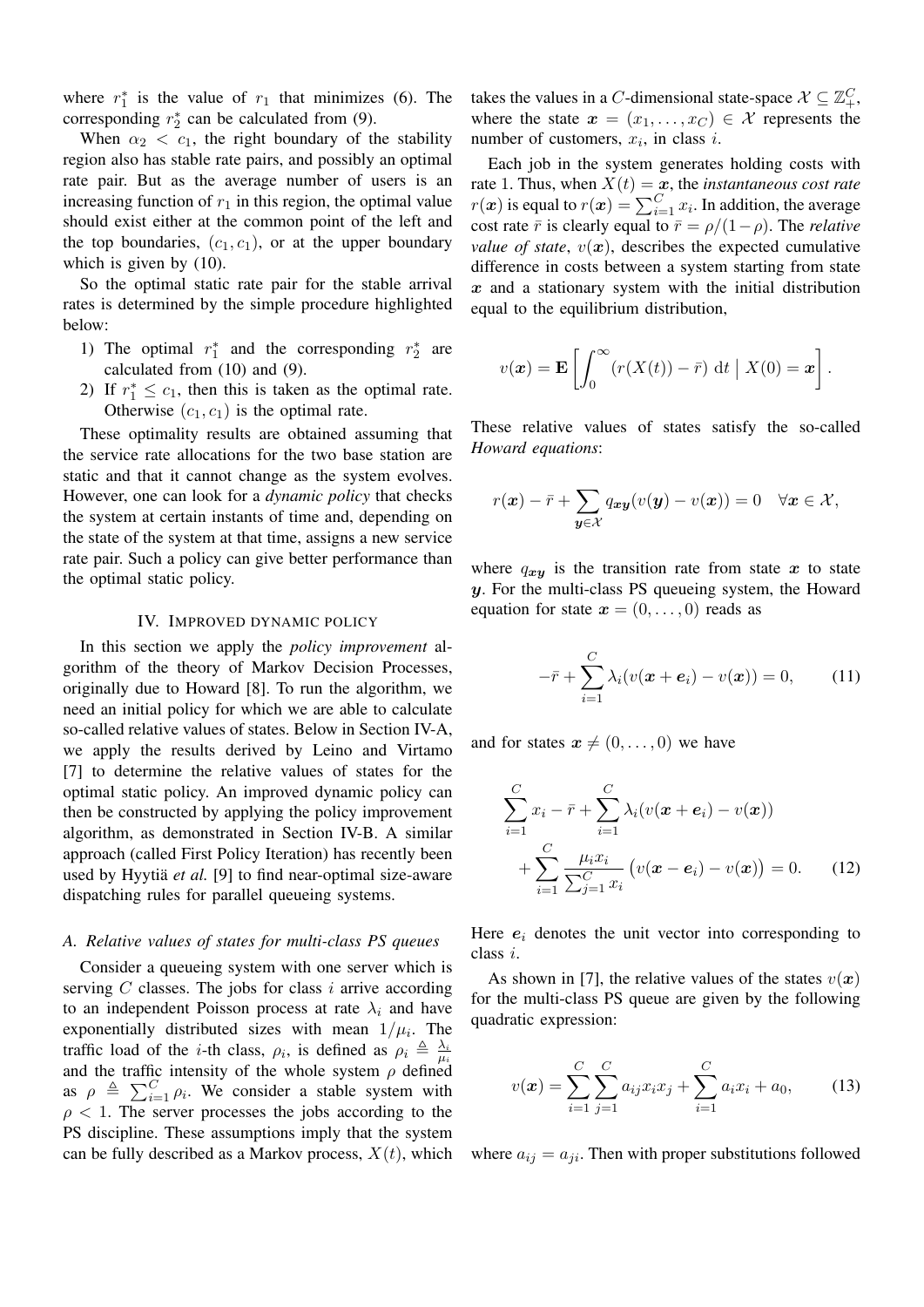by some algebraic manipulations, equations (12) become resulting in

$$
\sum_{i=1}^{C} \left( 1 + 2 \sum_{j=1}^{C} \lambda_j a_{ji} - 2 \mu_i a_{ii} \right) x_i^2
$$
  
+ 
$$
2 \sum_{i=1}^{C-1} \sum_{j=i+1}^{C} \left[ 1 + \sum_{k=1}^{C} \lambda_k (a_{ki} + a_{kj}) -\mu_i a_{ij} - \mu_j a_{ji} \right] x_i x_j
$$
  
- 
$$
\sum_{i=1}^{C} \left[ \mu_i (a_i - a_{ii}) \right] x_i = 0 \quad \text{for all } x \neq (0, ..., 0).
$$
 (14)

The left-hand side of (14) is a quadratic polynomial in C variables without the constant term with a total of  $C + \frac{C(C-1)}{2} + C = \frac{C^2 + 3C}{2}$  $\frac{+3C}{2}$  terms. These equations are satisfied by any state of the underlying Markov process implying that the coefficients of all the terms of the polynomial are zero. So we get  $\frac{C^2+3C}{2}$  linear equations in  $a_i$  and  $a_{ij}$ ,  $i, j \in \{1, \ldots, C\}$  with  $a_{ij} = a_{ji}$ , *i.e.*, again  $C^2+3C$  $\frac{+3C}{2}$  unknowns. We can easily see, from the coefficients of the linear terms of  $x_i$ , that  $a_i = a_{ii}$ . Considering the fact that the coefficients of the quadratic terms of (14) do not depend on  $a_i$ , only  $\frac{C^2 + \bar{C}}{2}$  linear equations corresponding to the coefficients of the quadratic terms  $-x_i^2$  and  $x_i x_j$  — can be solved to get all  $a_i$  and  $a_{ij}$ where  $i, j \in \{1, ..., C\}$ .

For the case of two classes  $(C = 2)$  we get the following quadratic equation:

$$
(1 + 2\lambda_1 a_{11} + 2\lambda_2 a_{21} - 2\mu_1 a_{11})x_1^2
$$
  
+ 
$$
(1 + 2\lambda_1 a_{12} + 2\lambda_2 a_{22} - 2\mu_2 a_{22})x_2^2
$$
  
+ 
$$
2[1 + \lambda_1(a_{11} + a_{12}) + \lambda_2(a_{21} + a_{22})
$$
  
- 
$$
\mu_1 a_{12} - \mu_2 a_{21}]x_1x_2
$$
  
- 
$$
[\mu_1(a_1 - a_{11})]x_1 - [\mu_2(a_2 - a_{22})]x_2 = 0.
$$

Thus, there are five independent linear equation in as many unknowns:

$$
1 + 2\lambda_1 a_{11} + 2\lambda_2 a_{21} - 2\mu_1 a_{11} = 0,
$$
  
\n
$$
1 + 2\lambda_1 a_{12} + 2\lambda_2 a_{22} - 2\mu_2 a_{22} = 0,
$$
  
\n
$$
1 + \lambda_1 (a_{11} + a_{12}) + \lambda_2 (a_{21} + a_{22}) - \mu_1 a_{12} - \mu_2 a_{21} = 0,
$$
  
\n
$$
\mu_1 (a_1 - a_{11}) = 0,
$$
  
\n
$$
\mu_2 (a_2 - a_{22}) = 0,
$$
\n(15)

$$
a_{11} = a_1 = \frac{1}{G} \left( \frac{\mu_2}{\mu_1} + 1 - \rho \right),
$$
  
\n
$$
a_{22} = a_2 = \frac{1}{G} \left( \frac{\mu_1}{\mu_2} + 1 - \rho \right),
$$
  
\n
$$
a_{12} = \frac{1}{G} (2 - \rho),
$$
\n(16)

where  $G = 2(1 - \rho)(\mu_1 + \mu_2 - \lambda_1 - \lambda_2)$ .

Note that the parameter  $a_0$  cannot be determined by this way. On the other hand, it does not matter since  $a_0$  is finally not needed for the policy improvement algorithm, as we will see below.

## *B. Policy improvement*

Once the relative values of states are determined for an initial policy, a policy improvement step can be performed to determine a better policy. Below we first describe the method in a general queueing setting, and then apply the method to our specific queueing system.

Let X refer to the set of all states x. We define  $A(x)$ as the set of all the actions that can be chosen when the system is in state  $x$ . For the policy improvement algorithm, we need an *initial policy*  $\vec{\pi} = (\pi_x)$  with statedependent actions  $\pi_x \in A(x)$ . Then we construct an improved policy  $\vec{\pi}' = (\pi'_x)$  by choosing the action  $\pi'_x$ in state  $x$  such that

$$
\pi'_{\boldsymbol{x}} = \underset{a \in A(\boldsymbol{x})}{\arg \min} \left\{ r_{\boldsymbol{x}}(a) - \bar{r}(\vec{\pi}) + \sum_{\boldsymbol{y} \in \mathcal{X}} q_{\boldsymbol{x}\boldsymbol{y}}(a) v_{\boldsymbol{y}}(\vec{\pi}) \right\},\tag{17}
$$

where  $r_{\boldsymbol{x}}(a)$  is the instantaneous cost rate when action a is chosen,  $\bar{r}(\vec{\pi})$  is the average cost rate when the initial policy  $\vec{\pi}$  is used,  $q_{xy}(a)$  is the transition rate from state x to state y when action a is chosen, and  $v_{\boldsymbol{u}}(\vec{\pi})$  is the relative value of state  $y$  under the initial policy.

We choose our initial policy as the optimal static policy and then apply the policy improvement algorithm once. As the system under the initial policy consists of two independent two-class PS queues, we can construct the relative values of states for each queue from the discussion in Section IV-A. These relative values can then be added together to get the relative values for the whole system. The policy improvement process consists of choosing one of three possible actions, *viz.*, 10, 01 and 11, which correspond to only Station 1 being on, only Station 2 being on, and both stations being on respectively, that leads to the smallest expected costs in the future.

As before, let  $x = (x_1, x_2)$  denote the number of users present in Cell 1 and  $y = (y_1, y_2)$  denote the number of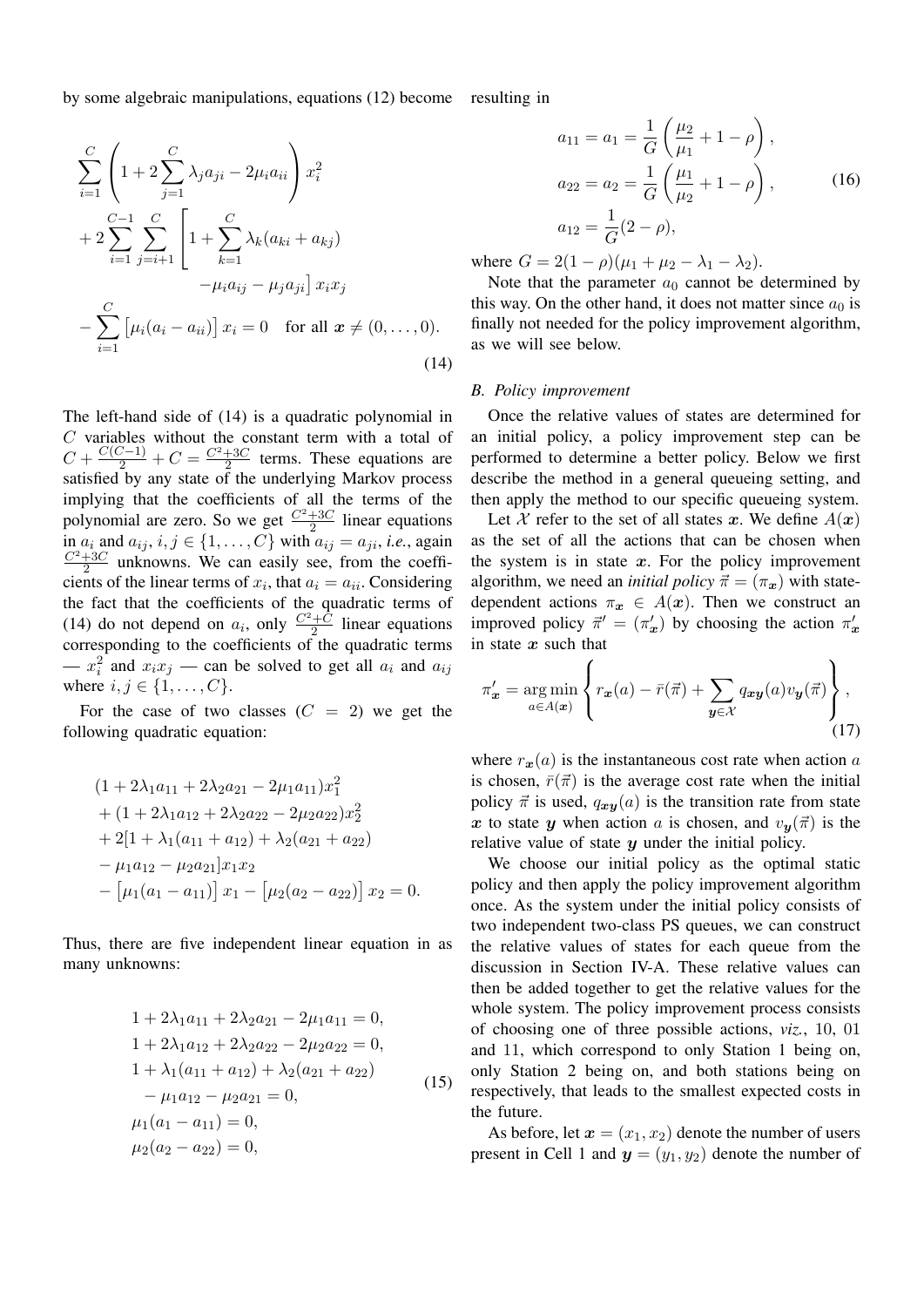users present in Cell 2. Since any static policy results in two independent multiclass PS queues, we conclude that the relative value of state,  $v_s(x, y)$ , when the optimal static policy is used is given by,

$$
v_s(\boldsymbol{x},\boldsymbol{y})=v_{1s}(\boldsymbol{x})+v_{2s}(\boldsymbol{y}),
$$

where  $v_{1s}(\cdot)$  and  $v_{2s}(\cdot)$  are the relative values of states for Cells 1 and 2, respectively, for the corresponding optimal static policies. It follows from Section IV-A that

$$
v_{1s}(\boldsymbol{x}) = a_{11}x_1(x_1+1) + a_{22}x_2(x_2+1) + 2a_{12}x_1x_2 + a_0,
$$
  

$$
v_{2s}(\boldsymbol{y}) = b_{11}y_1(y_1+1) + b_{22}y_2(y_2+1) + 2b_{12}y_1y_2 + b_0.
$$

The coefficients  $a_{ij}$  and  $b_{ij}$  are the appropriate relative value parameters for Cells 1 and 2, respectively, which are determined by (16).

With the optimal static policy used as the initial policy. the expressions in (17) for the three possible actions  $a \in$  ${10, 01, 11}$  are as follows:

$$
r_s(\boldsymbol{x},\boldsymbol{y})-\bar{r}_s+\lambda_{11}[v_s(\boldsymbol{x}+\boldsymbol{e}_1,\boldsymbol{y})-v_s(\boldsymbol{x},\boldsymbol{y})]\\+\lambda_{12}[v_s(\boldsymbol{x}+\boldsymbol{e}_2,\boldsymbol{y})-v_s(\boldsymbol{x},\boldsymbol{y})]\\+\lambda_{21}[v_s(\boldsymbol{x},\boldsymbol{y}+\boldsymbol{e}_1)-v_s(\boldsymbol{x},\boldsymbol{y})]\\+\lambda_{22}[v_s(\boldsymbol{x},\boldsymbol{y}+\boldsymbol{e}_2)-v_s(\boldsymbol{x},\boldsymbol{y})]\\+C_a,
$$

where the cost rate  $r_s(x, y)$  and the average cost rate  $\bar{r}_s$ are clearly given by

$$
r_s(\mathbf{x}, \mathbf{y}) = x_1 + x_2 + y_1 + y_2,
$$
  
\n
$$
\bar{r}_s = \frac{\alpha_1}{r_1^* - \alpha_1} + \frac{\alpha_2}{r_2^* - \alpha_2}.
$$

In addition, the final term  $C_a$  depending on the action  $a$ is given by

$$
C_{10} = \frac{c_0}{\bar{X}} \frac{x_1}{x_1 + x_2} [v_s(x - e_1, y) - v_s(x, y)]
$$
  
+  $\frac{k c_0}{\bar{X}} \frac{x_2}{x_1 + x_2} [v_s(x - e_2, y) - v_s(x, y)],$   

$$
C_{01} = \frac{c_0}{\bar{X}} \frac{y_1}{y_1 + y_2} [v_s(x, y - e_1) - v_s(x, y)]
$$
  
+  $\frac{k c_0}{\bar{X}} \frac{y_2}{y_1 + y_2} [v_s(x, y - e_2) - v_s(x, y)],$   

$$
C_{11} = \frac{c_1}{\bar{X}} \frac{x_1}{x_1 + x_2} [v_s(x - e_1, y) - v_s(x, y)]
$$
  
+  $\frac{k c_1}{\bar{X}} \frac{x_2}{x_1 + x_2} [v_s(x - e_2, y) - v_s(x, y)]$   
+  $\frac{c_1}{\bar{X}} \frac{y_1}{y_1 + y_2} [v_s(x, y - e_1) - v_s(x, y)]$   
+  $\frac{k c_1}{\bar{X}} \frac{y_2}{y_1 + y_2} [v_s(x, y - e_2) - v_s(x, y)].$   
(20)

Here  $e_1 = (1, 0)$  and  $e_2 = (0, 1)$ . It can be easily seen that,

$$
v_s(\bm{x}-\bm{e}_1,\bm{y})-v_s(\bm{x},\bm{y})=-2a_{11}x_1-2a_{12}x_2,\\ v_s(\bm{x}-\bm{e}_2,\bm{y})-v_s(\bm{x},\bm{y})=-2a_{12}x_1-2a_{22}x_2,\\ v_s(\bm{x},\bm{y}-\bm{e}_1)-v_s(\bm{x},\bm{y})=-2b_{11}y_1-2b_{12}y_2,\\ v_s(\bm{x},\bm{y}-\bm{e}_2)-v_s(\bm{x},\bm{y})=-2b_{12}y_1-2b_{22}y_2.
$$

Clearly, the actions 11, 10, and 01 are optimal in (17) if and only if,

$$
C_{11} - C_{10} \le 0 \quad C_{11} - C_{01} \le 0, \tag{21}
$$

$$
C_{11} - C_{10} \ge 0 \quad C_{10} - C_{01} \le 0, \tag{22}
$$

$$
C_{01} - C_{10} \le 0 \quad C_{11} - C_{01} \ge 0, \tag{23}
$$

respectively. With proper substitutions these conditions become

$$
\frac{c_1}{c_0 - c_1} \frac{1 - \rho_1^*}{1 - \rho_2^*} \frac{\frac{(1 + k)r_1^*}{\tilde{X}} - \lambda_{11} - \lambda_{12}}{\frac{(1 + k)r_2^*}{\tilde{X}} - \lambda_{21} - \lambda_{22}} \n\geq t(\boldsymbol{x}, \boldsymbol{y}) \n\geq \frac{c_0 - c_1}{c_1} \frac{1 - \rho_1^*}{1 - \rho_2^*} \frac{\frac{(1 + k)r_1^*}{\tilde{X}} - \lambda_{11} - \lambda_{12}}{\frac{(1 + k)r_2^*}{\tilde{X}} - \lambda_{21} - \lambda_{22}}
$$
\n(24)

$$
t(\boldsymbol{x}, \boldsymbol{y}) \geq \frac{c_1}{c_0 - c_1} \frac{1 - \rho_1^*}{1 - \rho_2^*} \frac{\frac{(1 + k)r_1^*}{\bar{X}} - \lambda_{11} - \lambda_{12}}{\bar{X}} \quad (25a)
$$

$$
t(\boldsymbol{x}, \boldsymbol{y}) \geq \frac{1 - \rho_1^*}{1 - \rho_2^*} \frac{\frac{(1 + k)r_1^*}{\bar{X}} - \lambda_{11} - \lambda_{12}}{\frac{(1 + k)r_2^*}{\bar{X}} - \lambda_{21} - \lambda_{22}}, \qquad (25b)
$$

$$
t(\boldsymbol{x}, \boldsymbol{y}) \le \frac{c_0 - c_1}{c_1} \frac{1 - \rho_1^*}{1 - \rho_2^*} \frac{\frac{(1 + k)r_1^*}{\tilde{X}} - \lambda_{11} - \lambda_{12}}{\tilde{X}} \quad (26a)
$$
  

$$
t(\boldsymbol{x}, \boldsymbol{y}) \le \frac{1 - \rho_1^*}{1 - \rho_2^*} \frac{\frac{(1 + k)r_1^*}{\tilde{X}} - \lambda_{11} - \lambda_{12}}{\frac{(1 + k)r_2^*}{\tilde{X}} - \lambda_{21} - \lambda_{22}}, \qquad (26b)
$$

where

$$
t(\boldsymbol{x}, \boldsymbol{y}) = \frac{(1+k)(x_1+x_2) - (x_1+kx_2)\rho_1^*}{(1+k)(y_1+y_2) - (y_1+ky_2)\rho_2^*}.
$$

In our low interference case,  $\frac{c_0 - c_1}{c_1} < 1$ . So (25a) implies (25b). Similarly, (26a) implies (26b). Thus, we get switching curves which are a pair of hyperplanes through the origin.

Notice that the switching curves are linear functions of the number of users in different class. This is not at all apparent in the beginning where we observe that the value functions are quadratic function of number of users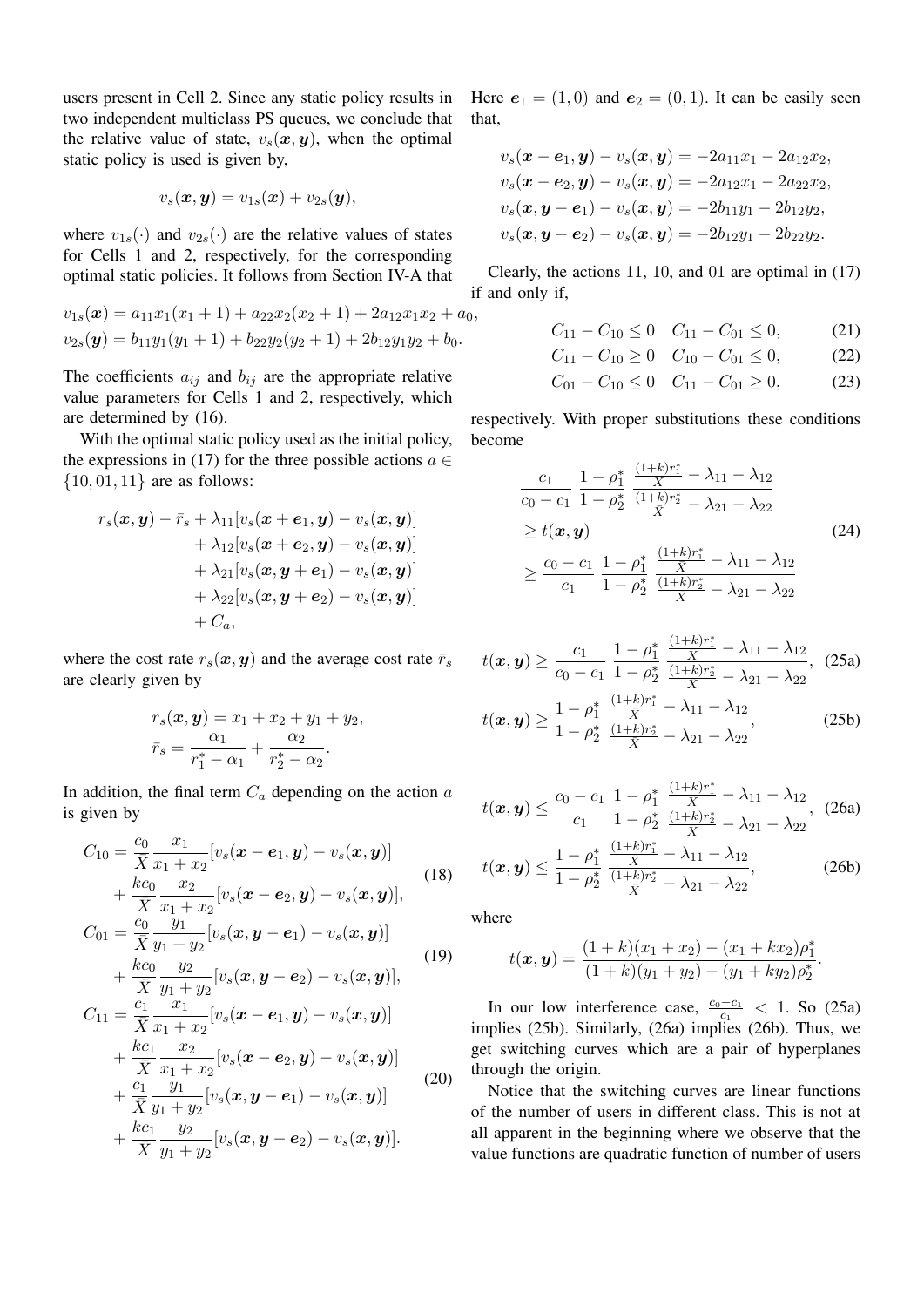in different classes. For example, the first condition for the optimality of  $C_{11}$  is,

$$
(c_0 - c_1)(y_1 + y_2)[x_1(a_{11}x_1 + a_{12}x_2)+ kx_2(a_{21}x_1 + a_{22}x_2)]
$$
  

$$
- c_1(x_1 + x_2)[y_1(b_{11}y_1 + b_{12}y_2)+ ky_2(b_{21}y_1 + b_{22}y_2)] \le 0,
$$

the left hand side of which is a third degree polynomial in four variables. Surprisingly, the switching curves (24)– (26b) are hyperplanes as they simplify into a linear expression in four variables when the value function coefficient are substituted by their respective values given by (16).

# V. NUMERICAL EXAMPLES

We now observe numerically the performance of the Improved Dynamic policy compared to the Optimal Static policy, and then compare this improvement with the Both Stations On policy. For the Optimal Static policy, the total average number of users is determined analytically, while for the two other policies we have conducted extensive simulations to estimate the corresponding mean values. The ratio between the total average number of users of the two dynamic policies and that of the Optimal Static policy is plotted in Figures 2–5 for two different scenarios and two different values for the path loss parameter  $k$ . In one scenario (called *symmetric user arrivals*), all arrival rates of users are symmetric with  $\lambda_{11} = \lambda_{12} = \lambda_{21} = \lambda_{22} = \lambda$  with  $\lambda$ varying from 0 to the stability limit. In the other scenario (called *asymmetric user arrivals*),  $\lambda_{12} = \lambda_{21} = 0$  and  $\lambda_{11} = \lambda_{22} = \lambda$  with  $\lambda$  again varying from 0 to the stability limit.

For symmetric arrivals in both stations, it is clear that the Improved Dynamic policy is better than the Optimal Static policy as expected, see Figures 2 and 3. The improvement is largest for lower arrival rates, but, with higher arrival rates, it deteriorates clearly. On the other hand, the Both Stations On policy consistently performs better than the Optimal Static policy as well as the Improved Dynamic policy throughout the stability region. There are around 40% less users in the system when the Both Stations On policy is used compared to the Optimal Static policy is used. At higher arrival rates, the improvement is even slightly better.

For asymmetric arrivals, the results are quite different, see Figures 4 and 5. We take an extreme case with only near users in the first station and only far off users in the second station. In such case the Improved Dynamic policy is as good as the Both Stations On policy at lower



Fig. 2: Symmetric user arrivals with  $k = 0.1$ . The solid line represents the Improved Dynamic Policy and the dotted line represents the Both Stations On Policy. In the horizontal axis, the arrival rates are plotted normalized to the maximum possible arrival rate that keeps the system stable.



Fig. 3: Symmetric user arrivals with  $k = 0.01$ . The solid line represents the Improved Dynamic Policy and the dotted line represents the Both Stations On Policy. In the horizontal axis, the arrival rates are plotted normalized to the maximum possible arrival rate that keeps the system stable.

values of arrival rates. At higher arrival rates, the Both Stations On policy is better but not by very much.

### VI. CONCLUSIONS

In this paper, we have considered the performance of different resource allocation policies of base stations in a two-cell environment with two classes of users per cell. These policies are chosen on the basis of the knowledge of traffic information of the system, and the one that maintains the overall lowest number of users in